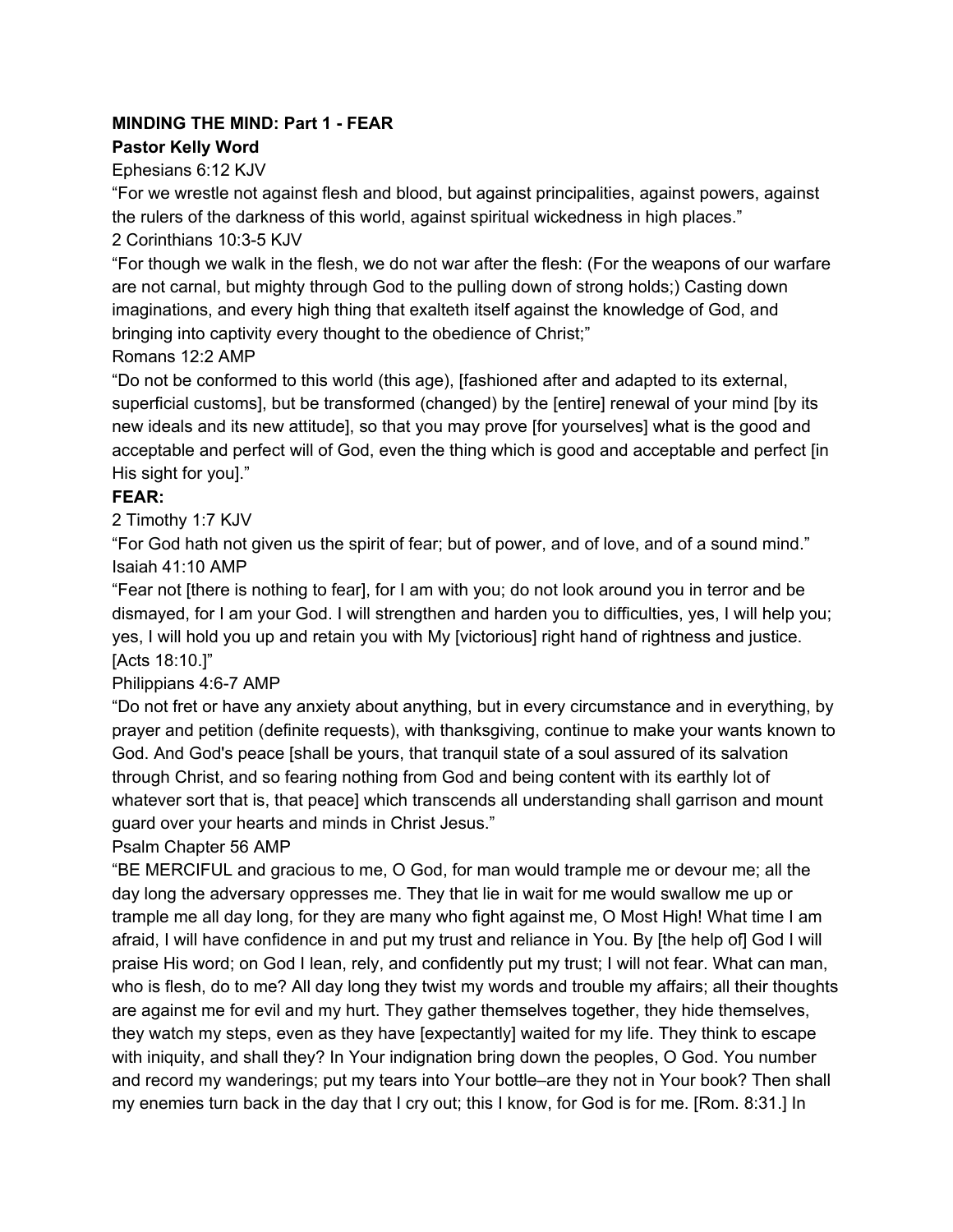God, Whose word I praise, in the Lord, Whose word I praise, In God have I put my trust and confident reliance; I will not be afraid. What can man do to me? Your vows are upon me, O God; I will render praise to You and give You thank offerings. For You have delivered my life from death, yes, and my feet from falling, that I may walk before God in the light of life and of the living."

### Deuteronomy 31:6-9 AMP

"Be strong, courageous, and firm; fear not nor be in terror before them, for it is the Lord your God Who goes with you; He will not fail you or forsake you. And Moses called to Joshua and said to him in the sight of all Israel, Be strong, courageous, and firm, for you shall go with this people into the land which the Lord has sworn to their fathers to give them, and you shall cause them to possess it. It is the Lord Who goes before you; He will [march] with you; He will not fail you or let you go or forsake you; [let there be no cowardice or flinching, but] fear not, neither become broken [in spirit–depressed, dismayed, and unnerved with alarm]."

Psalm 34:4 AMP

"I sought (inquired of) the Lord and required Him [of necessity and on the authority of His Word], and He heard me, and delivered me from all my fears. [Ps. 73:25; Matt. 7:7.]"

1 John 4:18 AMP

"There is no fear in love [dread does not exist], but full-grown (complete, perfect) love turns fear out of doors and expels every trace of terror! For fear brings with it the thought of punishment, and [so] he who is afraid has not reached the full maturity of love [is not yet grown into love's complete perfection]."

John 14:27 AMP

"Peace I leave with you; My [own] peace I now give and bequeath to you. Not as the world gives do I give to you. Do not let your hearts be troubled, neither let them be afraid. [Stop allowing yourselves to be agitated and disturbed; and do not permit yourselves to be fearful and intimidated and cowardly and unsettled.]"

Proverbs 12:25 AMP

"Anxiety in a man's heart weighs it down, but an encouraging word makes it glad. [Ps. 50:4; Prov. 15:13.]"

Psalm 27:1-14 AMP

"THE Lord is my Light and my Salvation–whom shall I fear or dread? The Lord is the Refuge and Stronghold of my life–of whom shall I be afraid? When the wicked, even my enemies and my foes, came upon me to eat up my flesh, they stumbled and fell. Though a host encamp against me, my heart shall not fear; though war arise against me, [even then] in this will I be confident. One thing have I asked of the Lord, that will I seek, inquire for, and [insistently] require: that I may dwell in the house of the Lord [in His presence] all the days of my life, to behold and gaze upon the beauty [the sweet attractiveness and the delightful loveliness] of the Lord and to meditate, consider, and inquire in His temple. [Ps. 16:11; 18:6; 65:4; Luke 2:37.] For in the day of trouble He will hide me in His shelter; in the secret place of His tent will He hide me; He will set me high upon a rock. And now shall my head be lifted up above my enemies round about me; in His tent I will offer sacrifices and shouting of joy; I will sing, yes, I will sing praises to the Lord. Hear, O Lord, when I cry aloud; have mercy and be gracious to me and answer me! You have said, Seek My face [inquire for and require My presence as your vital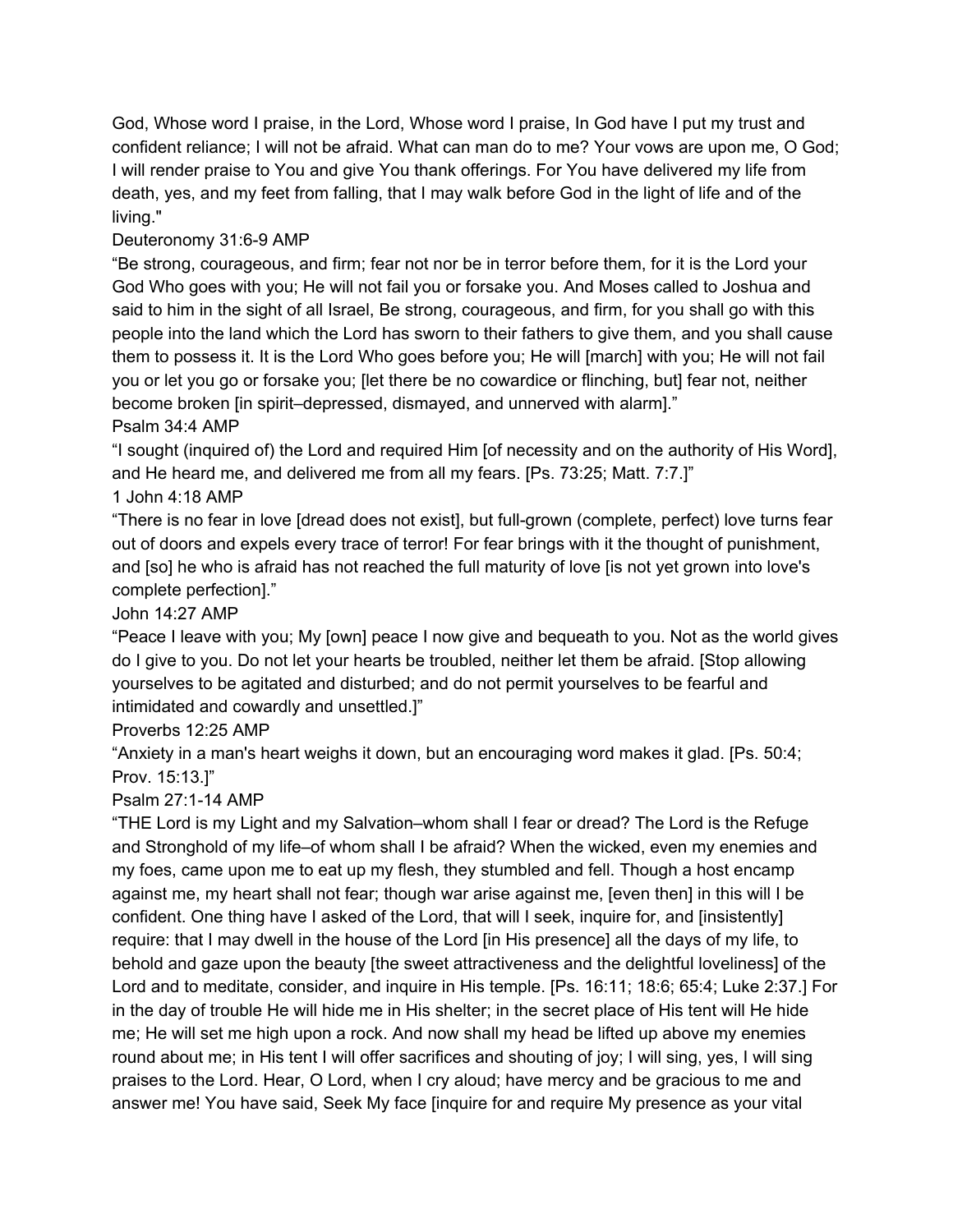need]. My heart says to You, Your face (Your presence), Lord, will I seek, inquire for, and require [of necessity and on the authority of Your Word]. Hide not Your face from me; turn not Your servant away in anger, You Who have been my help! Cast me not off, neither forsake me, O God of my salvation! Although my father and my mother have forsaken me, yet the Lord will take me up [adopt me as His child]. [Ps. 22:10.] Teach me Your way, O Lord, and lead me in a plain and even path because of my enemies [those who lie in wait for me]. Give me not up to the will of my adversaries, for false witnesses have risen up against me; they breathe out cruelty and violence. [What, what would have become of me] had I not believed that I would see the Lord's goodness in the land of the living! Wait and hope for and expect the Lord; be brave and of good courage and let your heart be stout and enduring. Yes, wait for and hope for and expect the Lord."

# **5 Steps to Overcome Fear**

Are you struggling with fear, worry, or a related habit? We have outlined a five-step process to help you change and heal in this area of your life. Take all the time you need with each of the steps outlined in this article.

Step 1: Adopt a Correct View of God

If you are worried, fearful, or despairing, chances are that you are failing to see just how capable and willing God is to keep all His promises to you. Consider these truths: God is faithful; He will always be there for you.

The faithful love of the LORD never ends! His mercies never cease. Great is His faithfulness; His mercies begin afresh each morning. (Lamentations 3:22–23)

God is all-powerful, and He uses that power for your good.

He gives power to the weak and strength to the powerless. (Isaiah 40:29)

Make sure your ideas about God our protector match what He says about Himself in the Bible. Why worry about anything when the Creator of the universe is watching over you?

Step 2: Revise Your False Beliefs

How do ideas about people or life influence your worry-related habit? Your ideas may have gotten off track in a number of different ways, but think about these possibilities:

Do you believe that you must pull yourself up by your own bootstraps?

It is not that we think we are qualified to do anything on our own. Our qualification comes from God. (2 Corinthians 3:5)

Do you think of yourself as a born loser in the game of life?

I can do everything through Christ, who gives me strength. (Philippians 4:13)

Do you believe that your circumstances are beyond God's power to help?

Don't worry about anything; instead, pray about everything. Tell God what you need, and thank Him for all He has done. (Philippians 4:6)

Scan the Bible for its messages about how unnecessary worry really is. Make a conscious decision to identify and abandon any concepts about yourself, others, or life in general that contribute to your worry. Believe God, and trust in His power to meet your every need. Step 3: Repent of Your Sin

What type of worry-related habit do you have? Is it fear? Is it anxiety? Are you discouraged or nervous or impatient? Make sure you are clear about your specific problem.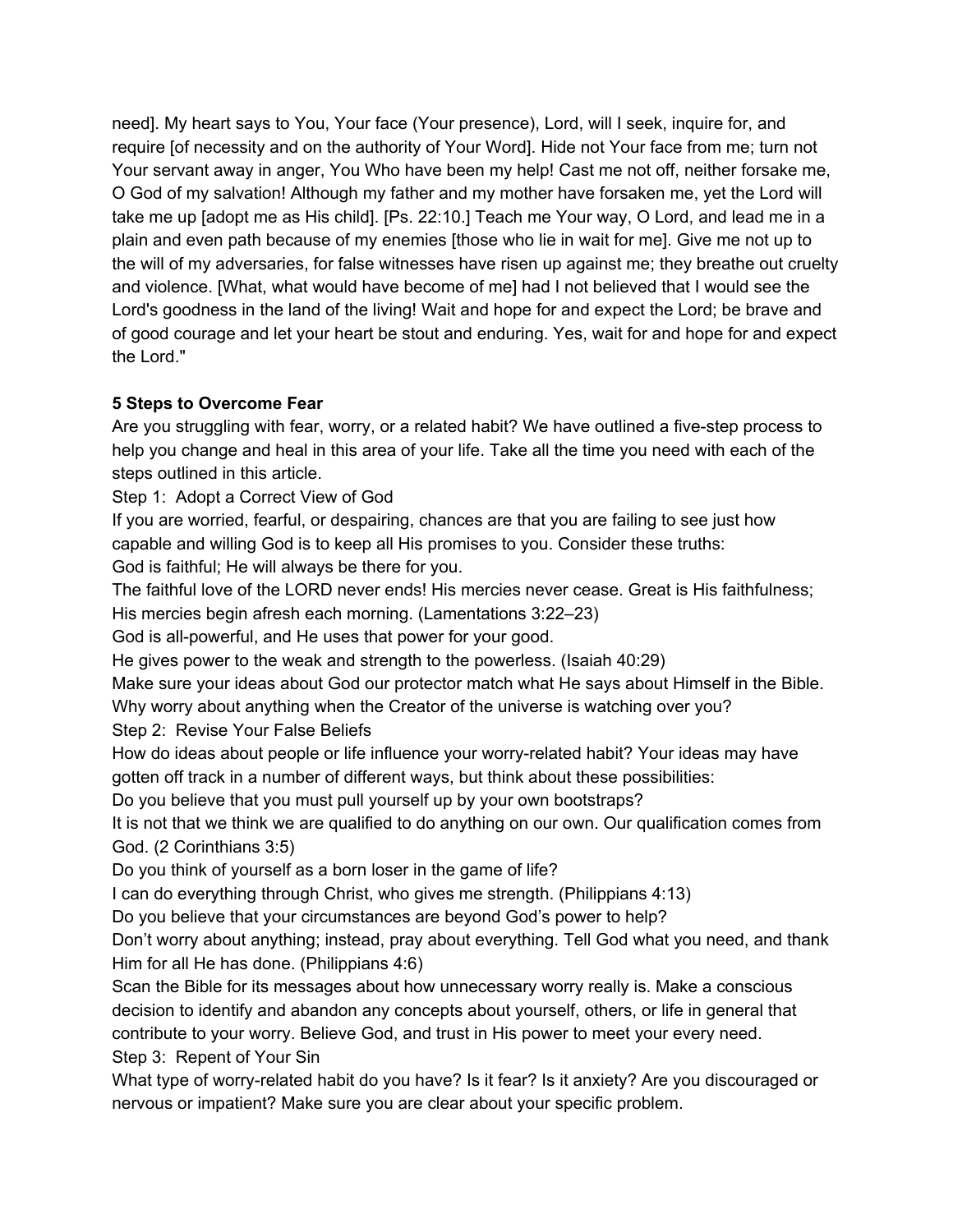If you are prepared to leave your sin behind, pray a prayer of confession and commitment. You may use the prayer below, or you may pray in your own words.

God, I have a problem in the area of \_\_\_\_\_\_\_\_\_, and I know it is sin. I know also that my failure to trust You has grieved You. I am sorry for that. Please forgive me for my sin. Cleanse me of it completely now—wash it away as if it had never existed. Give me now the ability to live my life in Your strength and not in mine. Lord, I believe; help me in my unbelief. In the name of Jesus Christ, amen.

If you have harmed others with your sin, apologize to them. Seek reconciliation and offer restitution where appropriate.

Step 4: Defend against Spiritual Attacks

The last place the enemies of your soul want to see you is at rest in the Lord's grace. You have put your trust in God; now you must keep it there.

Watch out for the false values that the world system entices you to adopt. The world will say you have to take care of yourself, and this will naturally lead to worry. In God's value system, trust in Him takes the place of self-effort.

Watch out for the way your flesh (that is, your sinful nature) attempts to have you return to that paradoxical feeling of control that comes from worrying about the unknown. When the feeling comes upon you, tell the flesh, "You're already dead! I don't have to do what you want." Rely on the Spirit's help to remain strong in your faith.

Watch out for Satan's schemes to persuade you to worry about your circumstances again. You can resist him with the "shield of faith" that God gives as a part of our spiritual armor (see Ephesians 6:10–18).

Do not expect the temptation to be anxious, fearful, or discouraged to disappear any time soon. Remember that God is bigger than the world, the flesh, and the Devil. With Him on your side, you are a winner!

Step 5: Flee Temptation

In practical terms, certain situations can "give you an excuse" to worry. So take active steps to prevent returning to your bad habits of the past.

Focus on your relationship with God.

In your personal devotional time, focus on God as your provider and sanctuary. Use the power of praise and thankfulness to bolster your faith in Him.

Latch on to God's promises.

Many passages in Scripture speak of God's care for us. Search out ones that give you the most comfort and confidence, then commit them to memory. Here is one to memorize:

For God has not given us a spirit of fear and timidity, but of power, love and self-discipline. (2) Timothy 1:7)

Establish safeguards.

Take practical steps to cut off common sources of temptation. These should be strategies tailor-made for you, but here are some examples to get you started thinking:

• If you begin to feel discouraged, rehearse in your mind the victories that God has given you in the past.

• If you are feeling fearful about tasks you need to accomplish, break it down into small steps and take them one at a time.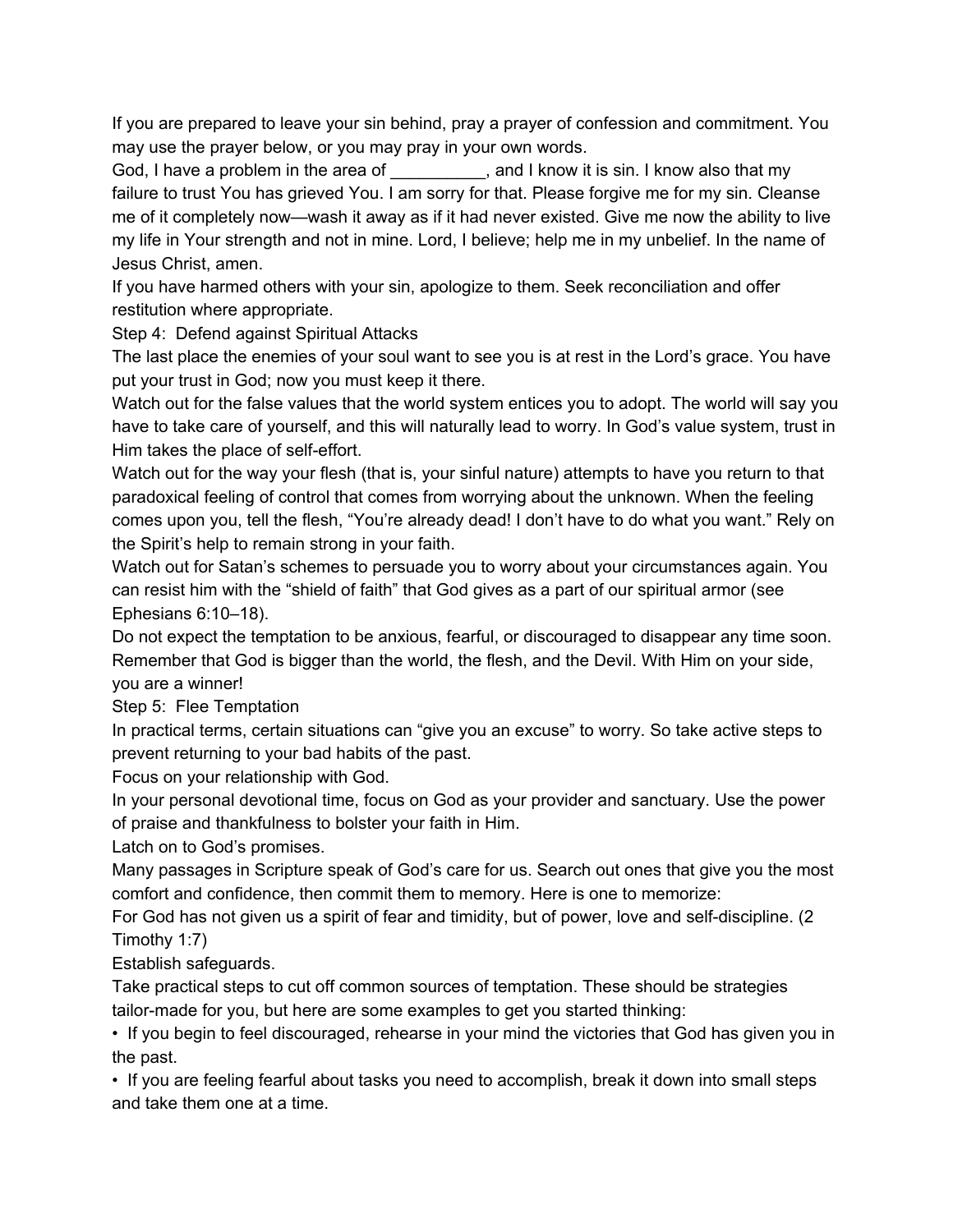- If you are prone to nervousness, learn to meditate on God.
- Ask a trusted Christian friend to hold you accountable to not worry or fear so much.
- Expect victory.

God has promised to always take care of you, and He will. Believe that He will enable you to beat the worry habit and build a stronger faith.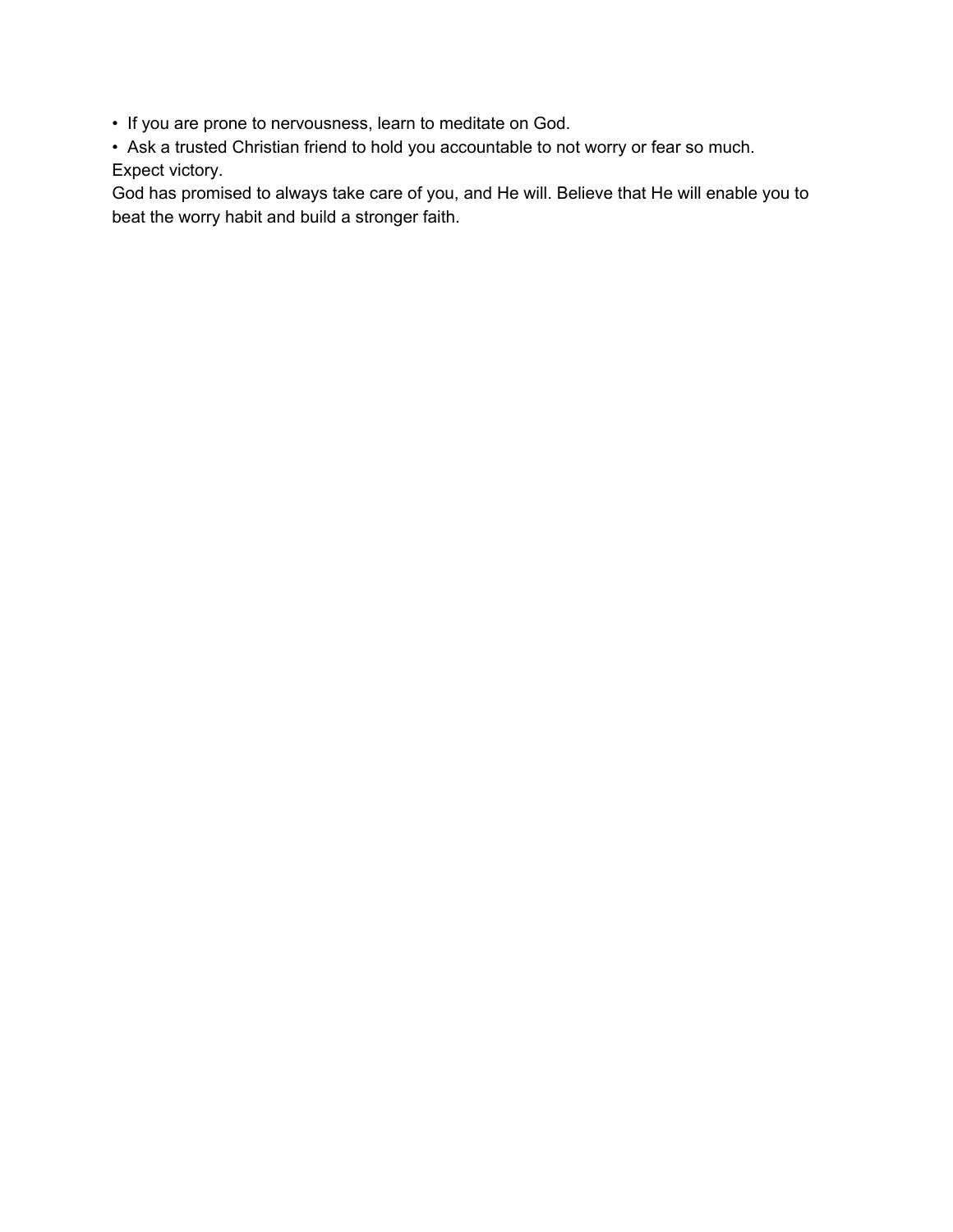# *MINDING THE MIND: Part 2 STRESS & ANGER*

Pastor Kelly Word

### **Ephesians 6:12 KJV**

"For we wrestle not against flesh and blood, but against principalities, against powers, against the rulers of the darkness of this world, against spiritual wickedness in high places."

### **2 Corinthians 10:35 KJV**

"For though we walk in the flesh, we do not war after the flesh: (For the weapons of our warfare are not carnal, but mighty through God to the pulling down of strong holds;) Casting down imaginations, and every high thing that exalteth itself against the knowledge of God, and bringing into captivity every thought to the obedience of Christ;"

### **Romans 12:2 AMP**

"Do not be conformed to this world (this age), [fashioned after and adapted to its external, superficial customs], but be transformed (changed) by the [entire] renewal of your mind [by its new ideals and its new attitude], so that you may prove [for yourselves] what is the good and acceptable and perfect will of God, even the thing which is good and acceptable and perfect [in His sight for you]."

### **STRESS & ANGER:**

### **Nehemiah 9:1617 AMP**

But they and our fathers acted presumptuously and stiffened their necks, and did not heed Your commandments.

17 They refused to obey, nor were they mindful of Your wonders and miracles which You did among them; but they stiffened their necks and in their rebellion appointed a captain, that they might return to their bondage [in Egypt]. But You are a God ready to pardon, gracious and merciful, slow to anger, and of great steadfast love; and You did not forsake them.

### **Psalm 37:79 AMP**

7 Be still and rest in the Lord; wait for Him and patiently lean yourself upon Him; fret not yourself because of him who prospers in his way, because of the man who brings wicked devices to pass.

8 Cease from anger and forsake wrath; fret not yourself–it tends only to evildoing.

9 For evildoers shall be cut off, but those who wait and hope and look for the Lord [in the end] shall inherit the earth. [Isa. 57:13c.]

### **Proverbs 14:1617; 29 KJV**

16A wise man feareth, and departeth from evil: but the fool rageth, and is confident. 17He that is soon angry dealeth foolishly: and a man of wicked devices is hated.

29He that is slow to wrath is of great understanding: but he that is hasty of spirit exalteth folly.

#### **Proverbs 15:1 KJV**

1A soft answer turneth away wrath: but grievous words stir up anger.

### **Proverbs 19:11 AMP**

11 Good sense makes a man restrain his anger, and it is his glory to overlook a transgression or an offense.

### **Ecclesiastes 7:9 AMP**

9 Do not be quick in spirit to be angry or vexed, for anger and vexation lodge in the bosom of fools. [James 1:19, 20.]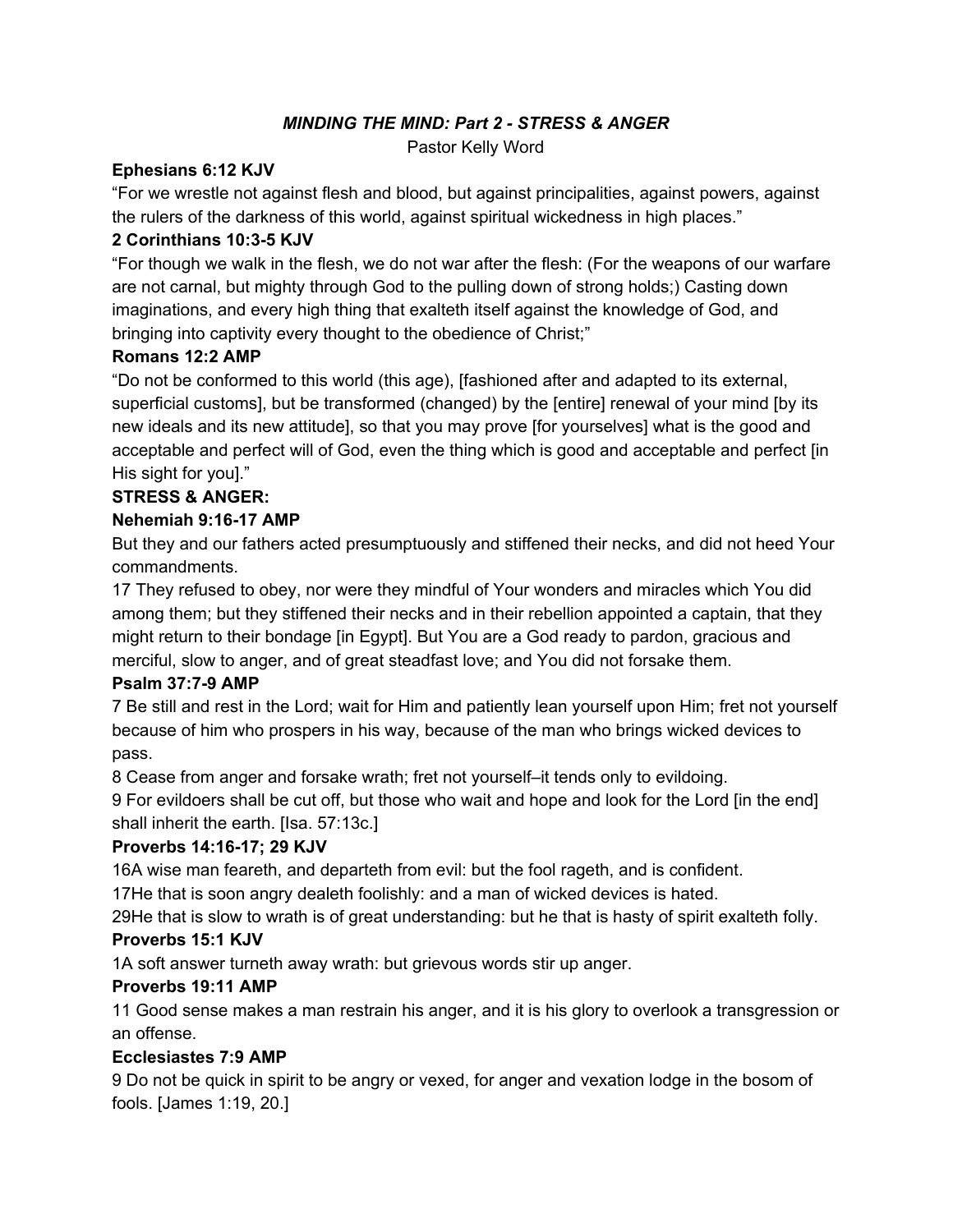#### **Matthew 5:2124 AMP**

21 You have heard that it was said to the men of old, You shall not kill, and whoever kills shall be liable to and unable to escape the punishment imposed by the court. [Exod. 20:13; Deut. 5:17; 16:18.]

22 But I say to you that everyone who continues to be angry with his brother or harbors malice (enmity of heart) against him shall be liable to and unable to escape the punishment imposed by the court; and whoever speaks contemptuously and insultingly to his brother shall be liable to and unable to escape the punishment imposed by the Sanhedrin, and whoever says, You cursed fool! [You emptyheaded idiot!] shall be liable to and unable to escape the hell (Gehenna) of fire.

23 So if when you are offering your gift at the altar you there remember that your brother has any [grievance] against you,

24 Leave your gift at the altar and go. First make peace with your brother, and then come back and present your gift.

#### Ephesians **4:26-27 AMP**

26 When angry, do not sin; do not ever let your wrath (your exasperation, your fury or indignation) last until the sun goes down.

27 Leave no [such] room or foothold for the devil [give no opportunity to him].

#### **Colossians 3:810 AMP**

8 But now put away and rid yourselves [completely] of all these things: anger, rage, bad feeling toward others, curses and slander, and foulmouthed abuse and shameful utterances from your lips!

9 Do not lie to one another, for you have stripped off the old (unregenerate) self with its evil practices, 10 And have clothed yourselves with the new [spiritual self], which is [ever in the process of being] renewed and remolded into [fuller and more perfect knowledge upon] knowledge after the image (the likeness) of Him Who created it. [Gen. 1:26.]

#### **James 1:1920 AMP**

19 Understand [this], my beloved brethren. Let every man be quick to hear [a ready listener], slow to speak, slow to take offense and to get angry.

20 For man's anger does not promote the righteousness God [wishes and requires].

#### **James 4:17 AMP**

1 WHAT LEADS to strife (discord and feuds) and how do conflicts (quarrels and fightings) originate among you? Do they not arise from your sensual desires that are ever warring in your bodily members?

2 You are jealous and covet [what others have] and your desires go unfulfilled; [so] you become murderers. [To hate is to murder as far as your hearts are concerned.] You burn with envy and anger and are not able to obtain [the gratification, the contentment, and the happiness that you seek], so you fight and war. You do not have, because you do not ask. [I John 3:15.]

3 [Or] you do ask [God for them] and yet fail to receive, because you ask with wrong purpose and evil, selfish motives. Your intention is [when you get what you desire] to spend it in sensual pleasures.

4 You [are like] unfaithful wives [having illicit love affairs with the world and breaking your marriage vow to God]! Do you not know that being the world's friend is being God's enemy? So whoever chooses to be a friend of the world takes his stand as an enemy of God.

5 Or do you suppose that the Scripture is speaking to no purpose that says, The Spirit Whom He has caused to dwell in us yearns over us and He yearns for the Spirit [to be welcome] with a jealous love? [Jer. 3:14; Hos. 2:19ff.]

6 But He gives us more and more grace (power of the Holy Spirit, to meet this evil tendency and all others fully). That is why He says, God sets Himself against the proud and haughty, but gives grace [continually] to the lowly (those who are humble enough to receive it). [Prov. 3:34.]

7 So be subject to God. Resist the devil [stand firm against him], and he will flee from you.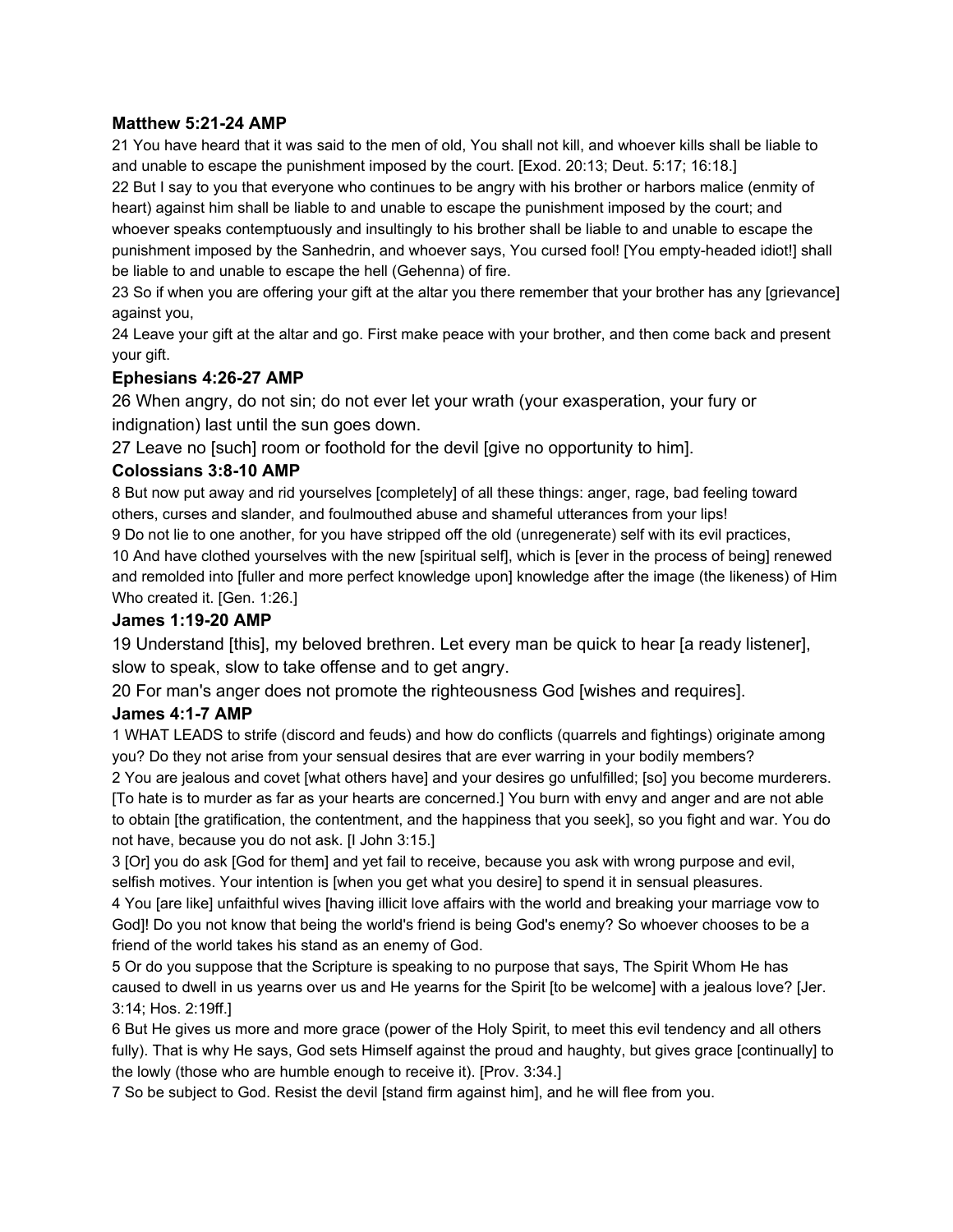### MINDING THE MIND: Part 3 - DEPRESSION Pastor Kelly Word

### **Ephesians 6:12 KJV**

"For we wrestle not against flesh and blood, but against principalities, against powers, against the rulers of the darkness of this world, against spiritual wickedness in high places."

### **2 Corinthians 10:35 KJV**

"For though we walk in the flesh, we do not war after the flesh: (For the weapons of our warfare are not carnal, but mighty through God to the pulling down of strong holds;) Casting down imaginations, and every high thing that exalteth itself against the knowledge of God, and bringing into captivity every thought to the obedience of Christ;"

### **Romans 12:2 AMP**

"Do not be conformed to this world (this age), [fashioned after and adapted to its external, superficial customs], but be transformed (changed) by the [entire] renewal of your mind [by its new ideals and its new attitude], so that you may prove [for yourselves] what is the good and acceptable and perfect will of God, even the thing which is good and acceptable and perfect [in His sight for you]."

### **DEPRESSION:**

### **Psalm 9:9 AMP**

"The Lord also will be a refuge and a high tower for the oppressed, a refuge and a stronghold in times of trouble (high cost, destitution, and desperation)."

### **Deuteronomy 31:8 AMP**

"It is the Lord Who goes before you; He will [march] with you; He will not fail you or let you go or forsake you; [let there be no cowardice or flinching, but] fear not, neither become broken [in spirit–depressed, dismayed, and unnerved with alarm]."

#### **2 Samuel 22:1725; 29 AMP**

"He sent from above, He took me; He drew me out of great waters. He delivered me from my strong enemy, from those who hated me, for they were too mighty for me. They came upon me in the day of my calamity, but the Lord was my stay. He brought me forth into a large place; He delivered me because He delighted in me. The Lord rewarded me according to my uprightness with Him; He compensated and benefited me according to the cleanness of my hands. For I have kept the ways of the Lord, and have not wickedly departed from my God. For all His ordinances were before me; and from His statutes I did not turn aside. I was also blameless before Him and kept myself from guilt and iniquity. Therefore the Lord has recompensed me according to my righteousness, according to my cleanness in His [holy] sight."

"He sent from above, He took me; He drew me out of great waters. He delivered me from my strong enemy, from those who hated me, for they were too mighty for me. They came upon me in the day of my calamity, but the Lord was my stay. He brought me forth into a large place; He delivered me because He delighted in me. The Lord rewarded me according to my uprightness with Him; He compensated and benefited me according to the cleanness of my hands. For I have kept the ways of the Lord, and have not wickedly departed from my God. For all His ordinances were before me; and from His statutes I did not turn aside. I was also blameless before Him and kept myself from guilt and iniquity. Therefore the Lord has recompensed me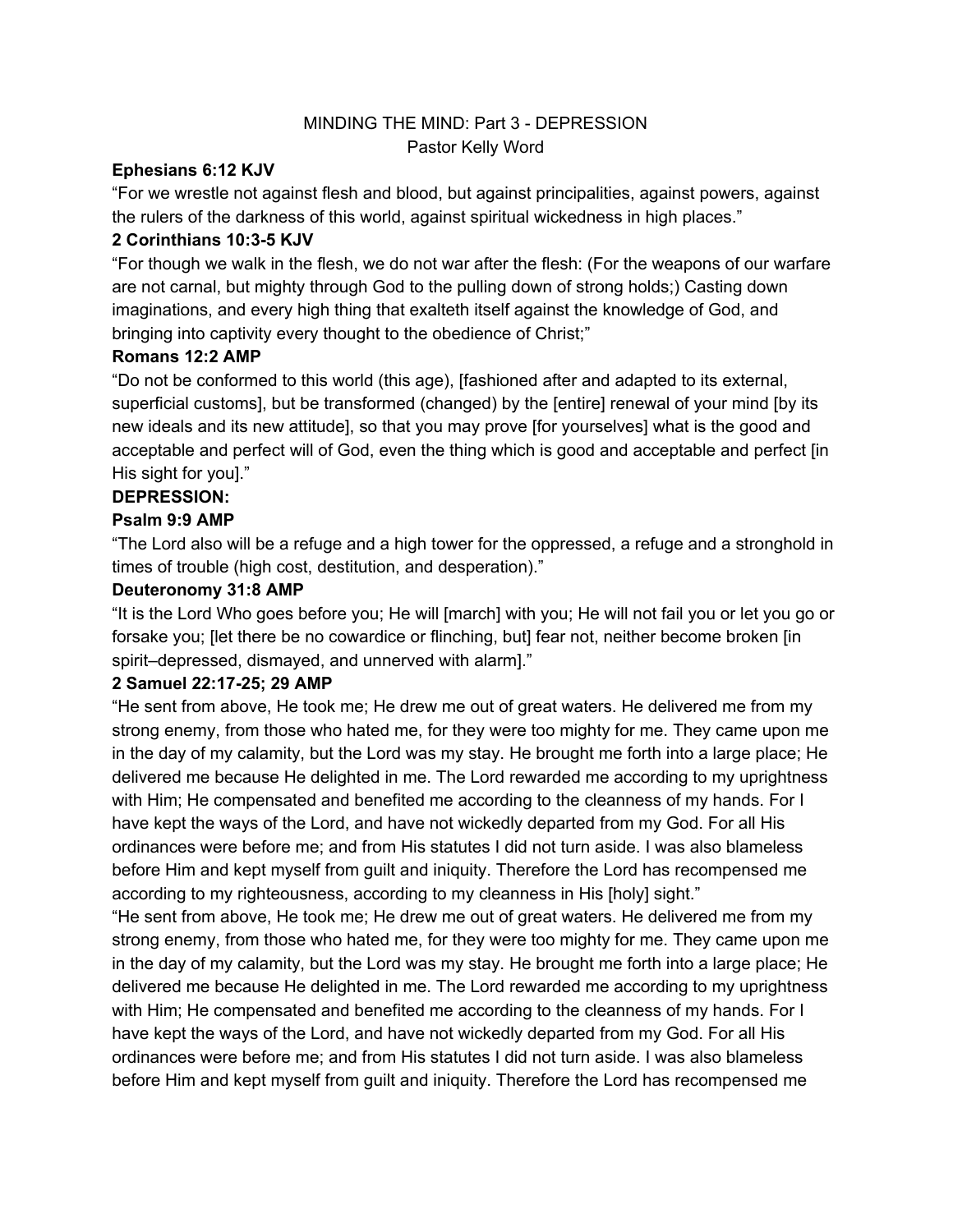according to my righteousness, according to my cleanness in His [holy] sight. For You, O Lord, are my Lamp; the Lord lightens my darkness."

# **Ecclesiastes 9:4 AMP**

"[There is no exemption] but he who is joined to all the living has hope–for a living dog is better than a dead lion."

# **Psalm 27:1314 AMP**

"[What, what would have become of me] had I not believed that I would see the Lord's goodness in the land of the living! Wait and hope for and expect the Lord; be brave and of good courage and let your heart be stout and enduring. Yes, wait for and hope for and expect the Lord."

### **Psalm 31:2224 AMP**

"As for me, I said in my haste and alarm, I am cut off from before Your eyes. But You heard the voice of my supplications when I cried to You for aid. O love the Lord, all you His saints! The Lord preserves the faithful, and plentifully pays back him who deals haughtily. Be strong and let your heart take courage, all you who wait for and hope for and expect the Lord!"

# **Psalm 34:1819 AMP**

"The Lord is close to those who are of a broken heart and saves such as are crushed with sorrow for sin and are humbly and thoroughly penitent. Many evils confront the [consistently] righteous, but the Lord delivers him out of them all.

# **Psalm 43:5 AMP**

"Why are you cast down, O my inner self? And why should you moan over me and be disquieted within me? Hope in God and wait expectantly for Him, for I shall yet praise Him, Who is the help of my [sad] countenance, and my God."

# **Psalm 55:22 AMP**

"Cast your burden on the Lord [releasing the weight of it] and He will sustain you; He will never allow the [consistently] righteous to be moved (made to slip, fall, or fail). [I Pet. 5:7.]"

# **Psalm 62:56 AMP**

"My soul, wait only upon God and silently submit to Him; for my hope and expectation are from Him. He only is my Rock and my Salvation; He is my Defense and my Fortress, I shall not be moved."

# **Psalm 147:3 AMP**

"He heals the brokenhearted and binds up their wounds [curing their pains and their sorrows]. [Ps. 34:18; Isa. 57:15; 61:1; Luke 4:18.]"

# **Proverbs 12:25 AMP**

"Anxiety in a man's heart weighs it down, but an encouraging word makes it glad. [Ps. 50:4; Prov. 15:13.]"

# **Isaiah 26:34 AMP**

"You will guard him and keep him in perfect and constant peace whose mind [both its inclination and its character] is stayed on You, because he commits himself to You, leans on You, and hopes confidently in You. So trust in the Lord (commit yourself to Him, lean on Him, hope confidently in Him) forever; for the Lord God is an everlasting Rock [the Rock of Ages].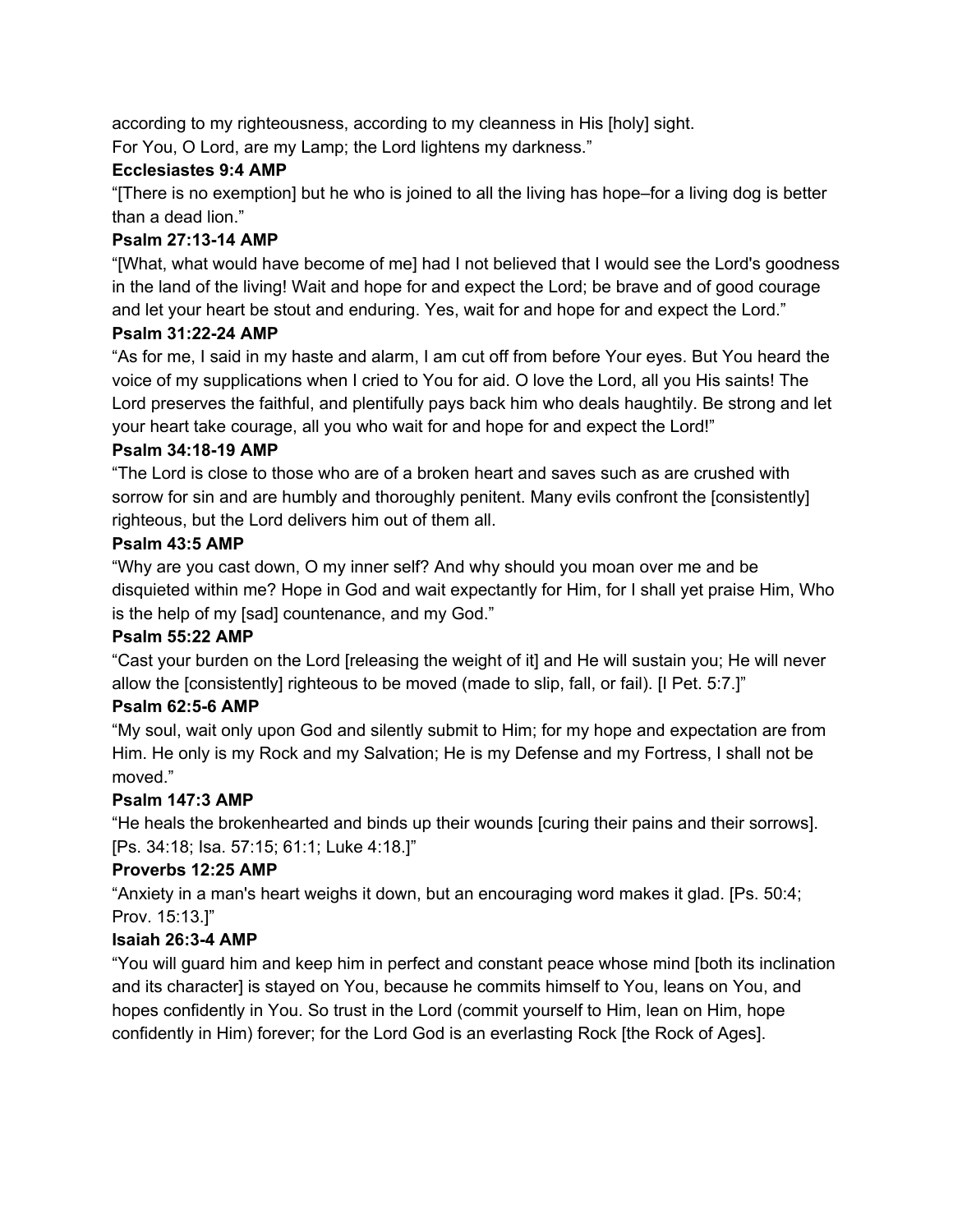# **MINDING THE MIND Part 4 Playing the Victim**

Pastor Kelly Word

### **WE CANNOT MAKE BAD CHOICES AND BLAME THEM ON OTHERS:**

- ❖ **James 1:14 AMP** 14 But every person is tempted when he is drawn away, enticed and baited by his own evil desire (lust, passions).
- ❖ **1 Corinthians 10:13 AMP** 13 For no temptation (no trial regarded as enticing to sin), [no matter how it comes or where it leads] has overtaken you and laid hold on you that is not common to man [that is, no temptation or trial has come to you that is beyond human resistance and that is not adjusted and adapted and belonging to human experience, and such as man can bear]. But God is faithful [to His Word and to His compassionate nature], and He [can be trusted] not to let you be tempted and tried and assayed beyond your ability and strength of resistance and power to endure, but with the temptation He will [always] also provide the way out (the means of escape to a landing place), that you may be capable and strong and powerful to bear up under it patiently.

### **BREAKING THE "I CAN'T HELP IT MINDSET:**

 $\triangle$  Romans 6:12-18 AMP - 12 Let not sin therefore rule as king in your mortal (short-lived, perishable) bodies, to make you yield to its cravings and be subject to its lusts and evil passions.

13 Do not continue offering or yielding your bodily members [and faculties] to sin as instruments (tools) of wickedness. But offer and yield yourselves to God as though you have been raised from the dead to [perpetual] life, and your bodily members [and faculties] to God, presenting them as implements of righteousness.

14 For sin shall not [any longer] exert dominion over you, since now you are not under Law [as slaves], but under grace [as subjects of God's favor and mercy].

15 What then [are we to conclude]? Shall we sin because we live not under Law but under God's favor and mercy? Certainly not!

16 Do you not know that if you continually surrender yourselves to anyone to do his will, you are the slaves of him whom you obey, whether that be to sin, which leads to death, or to obedience which leads to righteousness (right doing and right standing with God)? 17 But thank God, though you were once slaves of sin, you have become obedient with all your heart to the standard of teaching in which you were instructed and to which you were committed.

18 And having been set free from sin, you have become the servants of righteousness (of conformity to the divine will in thought, purpose, and action).

#### **John 5:115 AMP**

1 LATER ON there was a Jewish festival (feast) for which Jesus went up to Jerusalem.

2 Now there is in Jerusalem a pool near the Sheep Gate. This pool in the Hebrew is called Bethesda, having five porches (alcoves, colonnades, doorways).

3 In these lay a great number of sick folk–some blind, some crippled, and some paralyzed (shriveled up)–waiting for the bubbling up of the water.

4 For an angel of the Lord went down at appointed seasons into the pool and moved and stirred up the water; whoever then first, after the stirring up of the water, stepped in was cured of whatever disease with which he was afflicted.